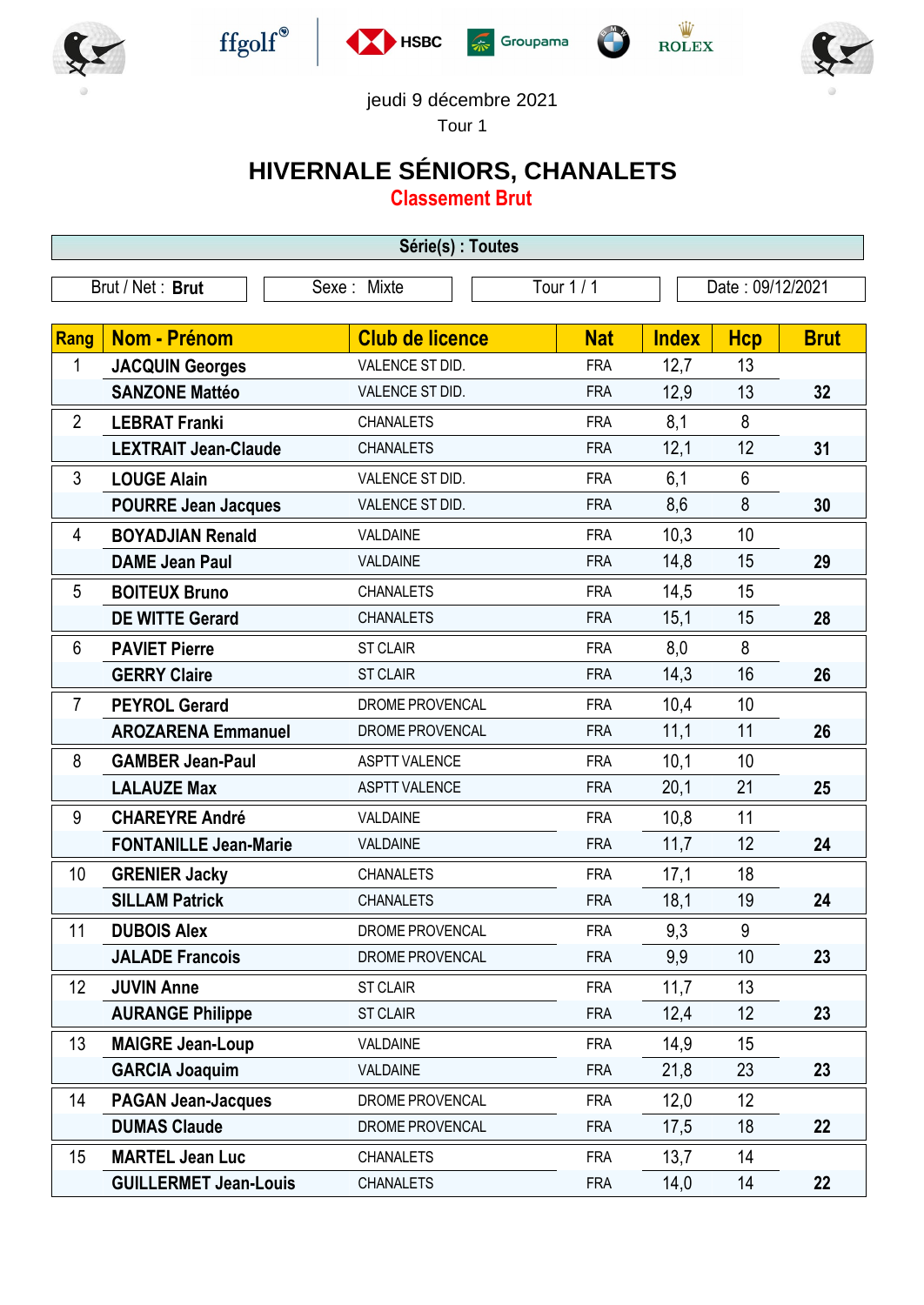| <b>Rang</b> | Nom - Prénom                       | <b>Club de licence</b> | <b>Nat</b> | <b>Index</b> | <b>Hcp</b> | <b>Brut</b> |
|-------------|------------------------------------|------------------------|------------|--------------|------------|-------------|
| 16          | <b>BEGOT André</b>                 | VALENCE ST DID.        | <b>FRA</b> | 12,4         | 12         |             |
|             | <b>RAGUIN Christian</b>            | VALENCE ST DID.        | <b>FRA</b> | 14,0         | 14         | 21          |
| 17          | <b>CHRIST Fabien</b>               | <b>ALBON</b>           | <b>FRA</b> | 15,8         | 16         |             |
|             | <b>PALOP Michel</b>                | <b>ALBON</b>           | <b>FRA</b> | 16,1         | 16         | 21          |
| 18          | <b>COUDOUR Pierre</b>              | <b>CHANALETS</b>       | <b>FRA</b> | 15,8         | 16         |             |
|             | <b>BOYADJIAN Benoit</b>            | <b>CHANALETS</b>       | <b>FRA</b> | 21,8         | 23         | 21          |
| 19          | <b>HAUSS Francoise</b>             | VALENCE ST DID.        | <b>FRA</b> | 9,3          | 11         |             |
|             | <b>RIEGERT- LE PERCHEC Valerie</b> | VALENCE ST DID.        | <b>FRA</b> | 13,9         | 16         | 20          |
| 20          | <b>RASE Michel</b>                 | <b>ALBON</b>           | <b>FRA</b> | 12,9         | 13         |             |
|             | <b>DAWSON Nick</b>                 | <b>ALBON</b>           | <b>FRA</b> | 13,7         | 14         | 20          |
| 21          | <b>WALLAERT Yves</b>               | VALENCE ST DID.        | <b>FRA</b> | 12,8         | 13         |             |
|             | <b>LEBASTARD Régis</b>             | VALENCE ST DID.        | <b>FRA</b> | 18,2         | 19         | 19          |
| 22          | <b>CAZORLA Jean Didier</b>         | DROME PROVENCAL        | <b>FRA</b> | 20,3         | 21         |             |
|             | <b>DANTEN Philippe</b>             | DROME PROVENCAL        | <b>FRA</b> | 21,3         | 22         | 19          |
| 23          | <b>COUSIN Alain</b>                | <b>CHANALETS</b>       | <b>FRA</b> | 17,5         | 18         |             |
|             | <b>BONNET Christine</b>            | <b>CHANALETS</b>       | <b>FRA</b> | 17,6         | 20         | 19          |
| 24          | <b>GUILLERMIN Thierry</b>          | <b>ST CLAIR</b>        | <b>FRA</b> | 15,6         | 16         |             |
|             | <b>JAROUSSE Eric</b>               | <b>ST CLAIR</b>        | <b>FRA</b> | 17,6         | 18         | 18          |
| 25          | <b>AGUERA Joseph</b>               | VALDAINE               | <b>FRA</b> | 23,3         | 24         |             |
|             | <b>GIRARD Jacques</b>              | VALDAINE               | <b>FRA</b> | 23,3         | 24         | 17          |
| 26          | <b>BROCHIER Jean Marc</b>          | <b>ALBON</b>           | <b>FRA</b> | 12,9         | 13         |             |
|             | <b>TUMMERS Jean-Louis</b>          | <b>ALBON</b>           | <b>FRA</b> | 16,6         | 17         | 16          |
| 27          | <b>DIAZ Jean Michel</b>            | <b>ST CLAIR</b>        | <b>FRA</b> | 18,2         | 19         |             |
|             | <b>BURNAND Annick</b>              | <b>ST CLAIR</b>        | <b>FRA</b> | 25,8         | 28         | 16          |
| 28          | <b>PARSONS James</b>               | VALDAINE               | <b>FRA</b> | 20,5         | 21         |             |
|             | <b>JARROUSSE Bernard</b>           | VALDAINE               | <b>FRA</b> | 28,6         | 30         | 16          |
| 29          | <b>PAYANT Jean Michel</b>          | <b>ALBON</b>           | <b>FRA</b> | 22,2         | 23         |             |
|             | <b>PAVIS Marie José</b>            | <b>ALBON</b>           | <b>FRA</b> | 31,8         | 35         | 15          |
| 30          | <b>NAVE Roland</b>                 | <b>ALBON</b>           | <b>FRA</b> | 19,2         | 20         |             |
|             | <b>MENJARD André</b>               | <b>ALBON</b>           | <b>FRA</b> | 19,4         | 20         | 15          |
| 31          | <b>LECLEF Dominique</b>            | VALDAINE               | <b>FRA</b> | 18,7         | 19         |             |
|             | <b>FERRARO Christian</b>           | VALDAINE               | <b>FRA</b> | 32,6         | 34         | 15          |
| 32          | <b>CHAVIN Pierre Stephane</b>      | VALENCE ST DID.        | <b>FRA</b> | 14,8         | 15         |             |
|             | <b>HILAIRE Andre</b>               | VALENCE ST DID.        | <b>FRA</b> | 19,6         | 20         | 14          |
| 33          | <b>MOULIN Daniel</b>               | DROME PROVENCAL        | <b>FRA</b> | 17,3         | 18         |             |
|             | <b>LACOTTE Bernard</b>             | DROME PROVENCAL        | <b>FRA</b> | 20,9         | 22         | 13          |
| 34          | <b>PURICELLI Luigi</b>             | <b>ASPTT VALENCE</b>   | <b>FRA</b> | 23,5         | 24         |             |
|             | <b>PALAZZO Agostino</b>            | ASPTT VALENCE          | <b>FRA</b> | 32,1         | 34         | 11          |
| 35          | <b>DODE Joseph</b>                 | VALENCE ST DID.        | <b>FRA</b> | 23,1         | 24         |             |
|             | <b>HANIS Gabriel</b>               | VALENCE ST DID.        | <b>FRA</b> | 27,7         | 29         | 11          |